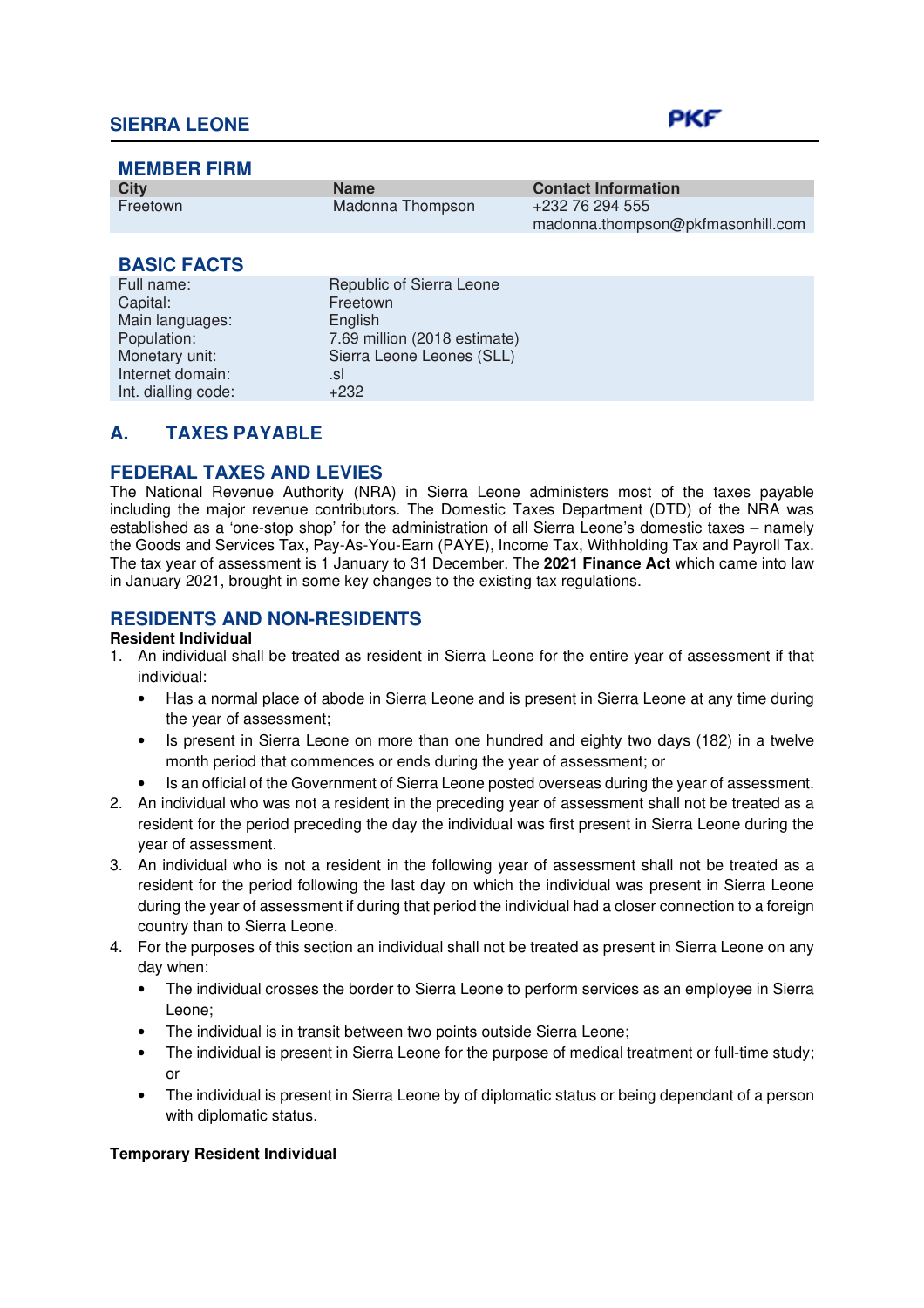An individual treated as resident, shall be treated as temporarily resident in Sierra Leone for the entire year of assessment if that individual:

- Is not a citizen of or domiciled in Sierra Leone;
- Does not intend, during the year of assessment, to reside in Sierra Leone for a total period of more than four years, and
- As of the end of the year, has not been resident in Sierra Leone for more than four years.

A company is a resident company if it (a) is incorporated or formed under the laws of Sierra Leone (b) has its effective management and control in Sierra Leone or undertakes the majority of its operations in Sierra Leone. A branch in Sierra Leone of a non-resident company is deemed to be a separate person, which is a resident company.

## **COMPANY TAX**

The CIT rate remains at 25% for all entities except manufacturing companies. The amendment reduced Corporate Income Tax rate from 25% to **15% for manufacturing entities** or factories whose management and functional activities are exclusively set up outside the Western Area.

The main objective of this amendment is to encourage Manufacturing Companies to establish outside of Western Area. Manufacturing entities that are not companies are not qualified for CIT rate reduction. It means qualify Manufacturing Companies will now pay tax on their chargeable income at a lower rate of 15% instead of 25% paid by companies not exclusively operating outside the Western Area.

#### **Temporarily Resident Taxpayer**

The calculation of the chargeable income of a temporarily resident taxpayer is similar to that for a resident taxpayer except assessable income includes only Sierra Leone source income and income from other sources that is remitted to Sierra Leone.

A company is considered a resident if it satisfies the three alternative tests of residence; place of incorporation; place of management and control; and place of majority of operations. Subject to subsection (2), a company that does not satisfy any of these tests is a non-resident person for the year of assessment.

Non-resident companies pay tax at the rate of **25%** on income sourced in Sierra Leone. A permanent establishment of a non-resident person in Sierra Leone shall be treated as a resident person separate from but associated with its non-resident owner.

#### **PARTIAL CORPORATE INCOME TAX EXEMPTION**

The 2021 Act provides **25%** partial corporate tax exemption for a taxpayer who undertake Corporate Social Responsibility (CSR) projects in the normal course of business in government priority areas like: free quality education, children's right and teenage pregnancy, infant mortality and health care, agriculture (food and cash crop)

#### **Minimum Turnover Tax for Online and Digital Transactions**

The amendment also imposes a **1.5%** on the turnover of all digital and electronic transactions and sales on the universal income derived by a resident taxpayer in Sierra Leone.

#### **Allowable Deduction for Losses of Group Members – Intergroup loss relief**

The amendment now allows group members of a company fully registered in Sierra Leone with a minimum of **25%** holding in the group, to recoup losses of members in the same group up to ten years. Provided that ownership and control are tested by reference to the ordinary share capital, voting rights, dividend rights and rights to distributions on liquidation.

#### **Allowable Deduction for Interest Expense**

The amendment has further placed a limit on the interest expense allowable for deduction from 50% to **30%** of the person's chargeable business Income, plus financial gains derived. Which means that in ascertaining a person's chargeable income for a year of assessment, the total deduction for financial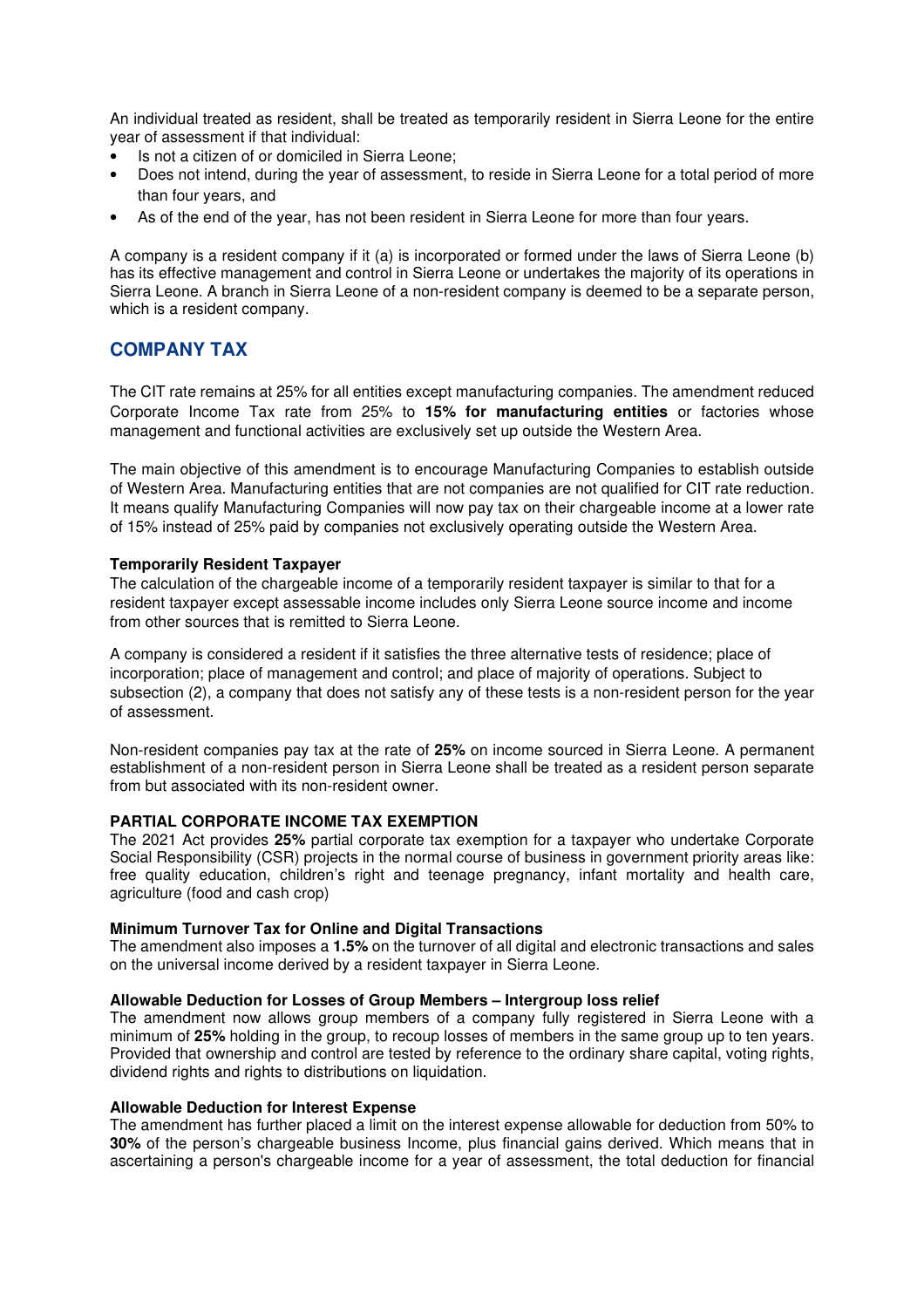costs shall not exceed 30% of the person's chargeable business Income, plus financial gains derived by the person.

## **CAPITAL GAINS TAX**

Capital gains tax shall be payable by a chargeable person at the rate of **25%**, (decrease from 30%) of the capital gain accruing to or derived by that chargeable person from the disposal of a chargeable asset owned by a chargeable person. Chargeable asset includes land and sea, property attached and integrated equipment, fixtures, improvements including leases, anything growing on the land and all interest in the property including sea which may be right to future ownership, right to occupy as tenant, life estate, the right to explore, develop, extract or produce oil, and other minerals, the right to shares, stocks and other investment opportunities in an entity, business or company, intellectual property rights, reversion of property , if it is not used for its current purpose, an easement across another person's property and any other privileges relating to the property, business and business asset including goodwill wherever situated;

Chargeable disposal means the sale, realization or change of hands of a chargeable asset other than those specifically exempt from capital gain and chargeable person means a person, individual, corporation and related organizations including permanent establishment, associates, affiliates and joint ventures which have made chargeable disposal of a chargeable asset during a year of assessment.

#### **Exemption from capital gains**

- capital gain of a person that is up to and under the minimum chargeable income of SLL 6,000,000 per annum or per transaction;
- capital gain accruing to or derived by a company out of a merger, amalgamation or re-organization of the company where there is continuity of underlying ownership in the asset of at least one quarter;
- capital gain resulting from a transfer of ownership of the asset by a person to that person's spouse, children, parent, brother or sister;
- capital gain resulting from a transfer of ownership of the asset between former spouses as part of a divorce settlement or a genuine separation agreement;
- capital gain where the amount received on realization is, within one year of realization, used to acquire a chargeable asset of the same nature (referred to as "replacement asset"); and
- Where part only of the amount received or realized is used in the manner referred to in paragraph (e), any part of the capital gain represented by the amount used to acquire the replacement asset is less than the cost base of the asset realized at the time of realization.

#### **Withholding Tax Exemption on Dividend Pay to Company within a Group**

According to the amendment, a company including a company within a group which received dividend from another resident company is **now exempt** from paying Withholding Tax. The key change is the inclusion of a company within a group.

#### **Reduction of Deemed Dividend Tax Rate**

The amendment reduces tax paid on Retained Earnings from 30% to **10%** when it is in excess of 50% post tax profit in a current year of assessment for all cooperate entities including parastatals

## **BRANCH PROFITS TAX**

A branch in Sierra Leone of a non-resident company shall be subject to tax on repatriated income at the rate of **10%** as though such income were a dividend taxable under section 118, this tax being in addition to income tax on the chargeable income of the branch.

Repatriated income is the higher of:

- Funds repatriated in the year out of accumulated profits; and
- The chargeable income of the branch minus
- Sierra Leone income tax paid on that chargeable income and any profit reinvested or retained in the branch.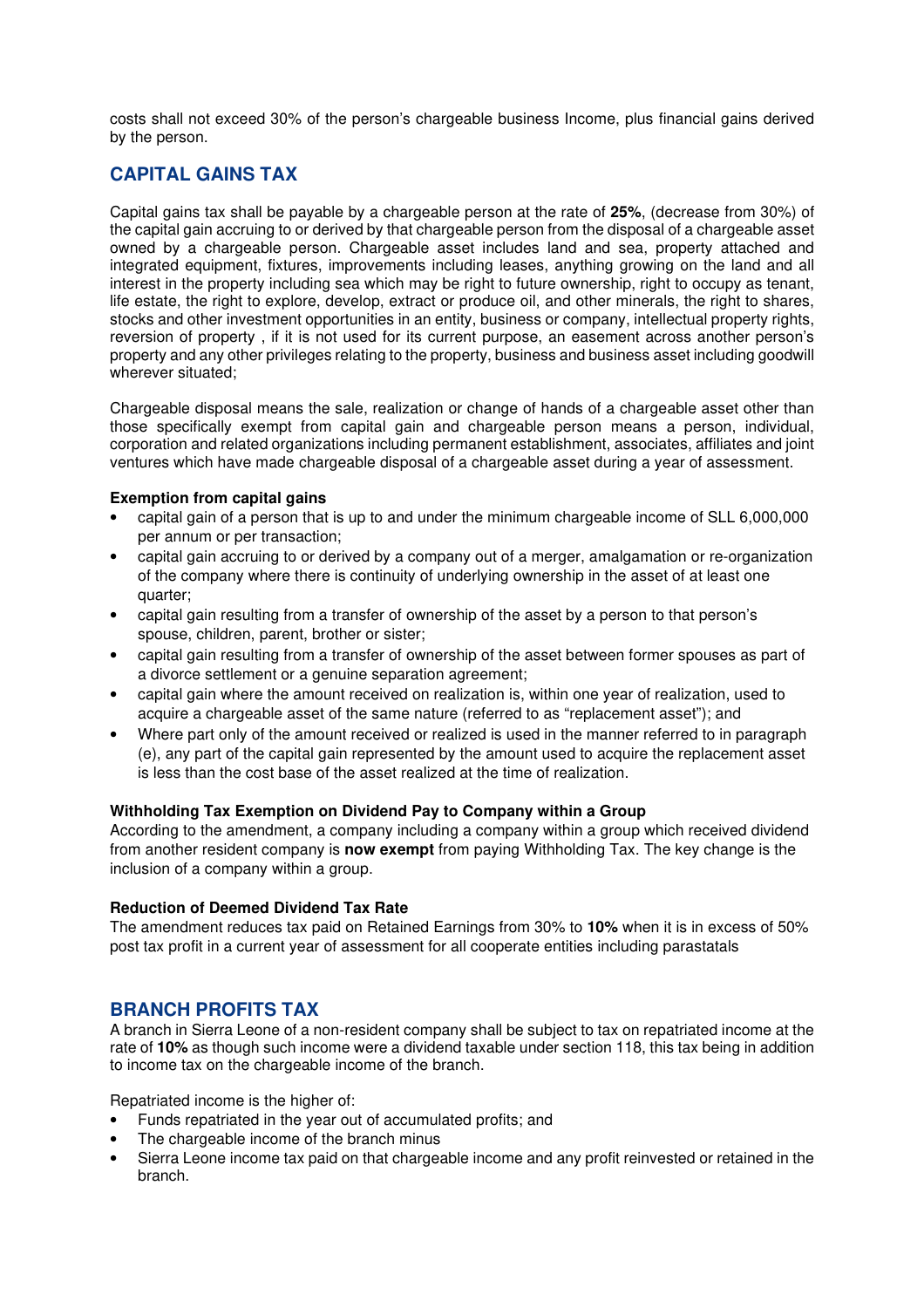# **SALES TAX / GOODS AND SERVICES TAX**

The Goods and Service Tax (GST) is a form of Value Added Tax (VAT) with a tax rate of **15%**:

- It is a general tax on consumption expenditure;
- It is collected by GST registered businesses on behalf of the tax authorities;
- It is charged as an addition to the price of goods and services at importation, wholesale and retail stages;
- At each stage in the chain of production and distribution of goods and services, GST is effectively charged on the value added generated.

Export will be zero-rated and imports will be levied the same taxes as domestic goods and services adhering to the destination principle. Turnover threshold for supplies over a 12-month period is SLL 350,000,000. GST applies to each of the following (with some exceptions):

- All goods subject to customs duty;
- All goods subject to excise duty;
- All goods listed in the First Schedule of the GST Act 2009. These include foods and beverages, wines and spirits, hydrocarbons, tobacco, cement, medicines, paints, perfume and toiletries, soaps, detergents, candles, matches, plastics, paper and paper articles, ammunition and weapons, furniture, motor vehicle bodies, structures and parts of structures for building, bridges, etc.

Zero Rated Supplies: (a) Exports of goods including rutile and its by-products, iron ore, bauxite, gold, diamonds and other minerals (b) Goods shipped as stores on vessels and aircraft leaving Sierra Leone.

Exempted Supplies: (a) Animals, fish, birds imported for breeding and rearing (b) Rice in its raw state (c) Agriculture inputs including chemicals used solely for agricultural inputs (d) Supply of water excluding bottled, packaged or distilled water (e) Books and newspapers (f) Education services (g) Medical services and pharmaceutical (h) financial services (i) telecommunication services (f) environmentally friendly activities (g) electrical energy consumption

In addition to other exempt supplies in the Goods and Services Act 2009, the 2016 Finance Act makes the following exempted provisions;

- For tourism between the period of 1 January 2016 and 31 December 2018, the incorporation of materials required for constructing and setting up new hotels that have more than 100 rooms;
- Issuing identification documents such as passport and voter identification.

#### **Amendment to the Goods and Services Tax Act [GST] 2009**

#### NEW DEFINITION OF TERMS

The 2021 Act amends the above-mentioned Act by providing a new definition of the following terms-

- advertising-based platform- means any digital platform that provides users free access to a webbased service, including a search engine or social media, and charge other persons for advertisement, an often pay-per-click" fee to advertise on the website.
- agency platform- means any digital platform that makes sales on behalf of another taxable person or resell in their own name and earn a commission from the sale or earn a mark-up.
- digital marketplace- means a platform that allows, enables or releases support for direct interactions between buyers and sellers of goods and services through any electronic or digital means for fee, commission, mark-up or direct business benefit.
- E-commerce platform- means any digital platform that facilitates the sale of goods between suppliers, whether own-goods-sellers or sales intermediaries, and consumers who transact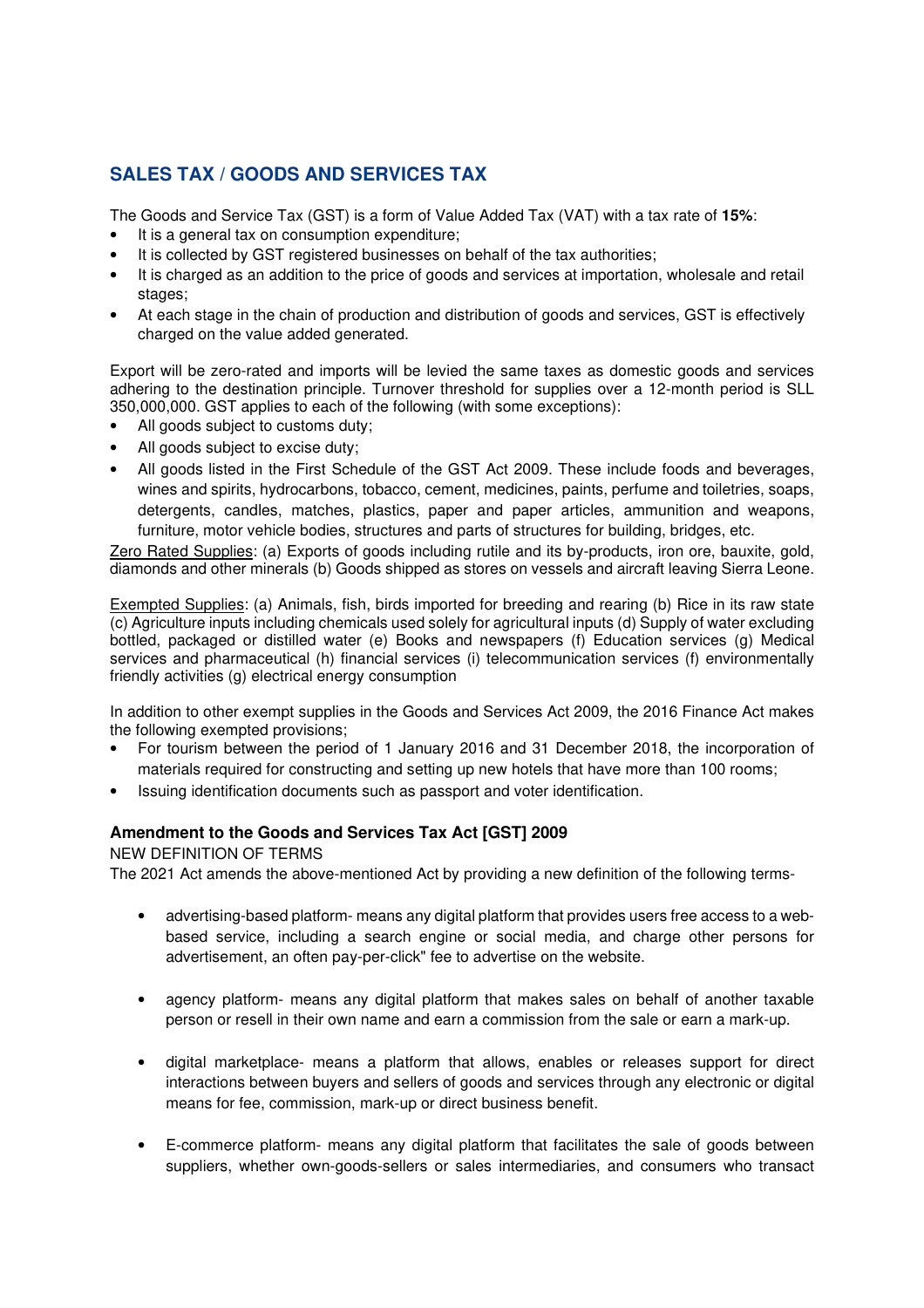through the platform, for which payment is normally made through the platform that charges a commission to the vendor for each sale.

- peer-to-peer platform- means any digital sales intermediary or platform that facilitates sales between individual suppliers and consumers with the platform receiving a commission for each transaction such as ride-sourcing services, accommodation rentals, and household chores, offered by self-employed individuals who own the assets for offering the services.
- subscription-based platforms- means any digital platform that provides goods or services to consumers in exchange for paying membership fees at regular intervals, whether in an on-going or one-off contracted basis.
- supply of service- means any commercial activity other than a supply of goods for which the service provider is obliged to provide a service to another party and a customer for payment.

### **Taxable Supply**

The 2021 Act introduced new paragraph which includes the following supplies as part of a taxable supply-

(h) digital market supply or digital services through a digital marketplace, refers to e-platforms, whether e-medium, e-commerce, peer-to-peer (P2P), advertising-based, agency or subscription-based that include-

- downloadable digital contents, subscription-based media; software programs; electronic data management; supply of music, film, and games electronically; online sale of goods; and any online betting activity;
- search engines and automated help desk services, online tickets, e-learning platforms, audio, vision or digital media, transport hailing platforms, among others.

## **Upfront Payment of GST by Tax Exempt Persons and Organizations**

- The Act clarifies what is required of GST relieved persons as follow-
- To pay GST on goods and services as charged by suppliers
- Request for refunds of those GST input credits to be paid 90 days after submission of claims.
- Present evidence of payment of GST on the particular goods and services upon filing of their requests for refunds.

#### **Issuance of GST Invoice and the use of Electronic Cash Register System**

The Act encourages consumers who buy or receive services from GST-registered suppliers to request for GST Invoice. It also requires GST registered businesses to maintain an electronic cash register to invoice and record all transactions, and issue to the customer an original GST receipt or invoice generated from the electronic cash register (ECR) system or any automated system of the National Revenue Authority in respect of all supplies of goods and services made, whether such GST receipt or invoice is requested by the customer or not.

Also, as the National Revenue Authority (NRA) is set to Fully roll out the Electronic Cash Register (ECR) in 2021, the Act further introduced the following additional rules to help NRA deal with the non-use, misuse or tampering of the Electronic Cash Register System, and other similar systems of the NRAthat:

• A registered GST taxpayer shall report within 24 hours to the Commissioner-General any breakdown or fault in the use of the Electronic Cash Register System so as to allow timely repairs or replacement of the machine''.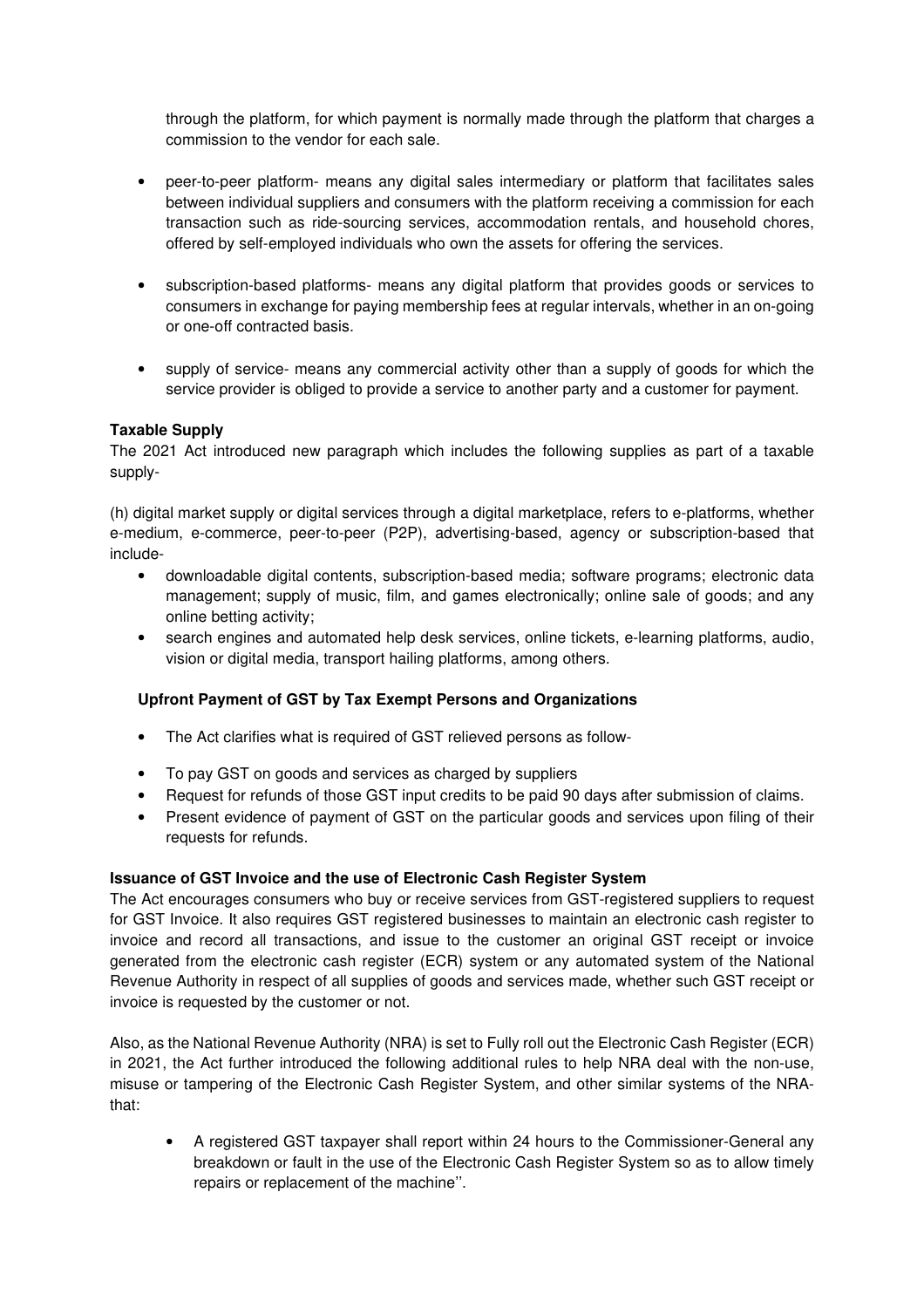- A registered GST taxpayer who fails to use the electronics cash register system or fails to report a breakdown or any fault affecting the effective use of the electronic cash register system, shall be subject to the penalty provisions prescribed in the regulations relating to the electronics cash register system''.
- In the case of breakdown in the systems issuing electronically generated receipts from the electronic cash register system and other similar automated systems of the National Revenue Authority, the Commissioner-General shall authorise in writing a GST registered taxpayer to use an alternative receipting system prescribed by the Commissioner-General until the breakdown or fault is rectified".

### **Real Time and Direct Capturing of Taxpayers Data**

The act now empowers the commissioner-General to remotely or through installations to ensure that real time information on turnover is captured from the following and similar businesses-

- casinos and related facilities;
- money market operatives including, Money Gram, Western Union, RIA, Afro International, banks, foreign exchange bureaux, etc.;
- mobile network operators (MNOs) and Internet Service Providers (ISPs);
- utility service providers including Electricity Distribution and Supply Authority (EDSA),
- Electricity Generation and Transmission Company (EGTC), Independent Power Producers (IPPs), water production and supply services;

## **FRINGE BENEFITS TAX**

Non-cash benefits given by employers to employees are included in employment income on the basis of the higher of the cost to the employer or the market value.

|  | <b>Non-Cash Benefit</b> |  |
|--|-------------------------|--|
|  |                         |  |

| Motor vehicle                                                 | Value to be added for tax purposes $P \times (R+20\%C)$ where C is the<br>purchase cost or full lease cost of the vehicle; P is the proportion<br>of the employee's non business use; R is the employer portion of<br>the running cost of the vehicle in the year. |
|---------------------------------------------------------------|--------------------------------------------------------------------------------------------------------------------------------------------------------------------------------------------------------------------------------------------------------------------|
| Accommodation                                                 | Market rent of accommodation reduced by payment made by<br>employee toward the benefit                                                                                                                                                                             |
| 0f<br>Discharge/reimbursement<br>employee utility expenditure |                                                                                                                                                                                                                                                                    |
|                                                               | Amount paid or reimbursed                                                                                                                                                                                                                                          |
| Provision of domestic assistants                              | Employer's contributions towards the total emoluments paid to<br>domestic assistant                                                                                                                                                                                |
| Provision of meal, refreshment                                |                                                                                                                                                                                                                                                                    |
| or entertainment                                              | Actual cost to employer of providing the benefits                                                                                                                                                                                                                  |
| Waiver of an obligation                                       | Amount of payment or repayment waived                                                                                                                                                                                                                              |

## **LOCAL TAXES**

The City/Town Councils in the 14 Districts administer local taxes.

## **OTHER TAXES**

#### **1. National Social Security and Insurance Trust (Nassit)**

The National Social Security and Insurance Trust (NASSIT) is a Statutory Public Trust set up by the National Social Security and Insurance Trust Act No. 5 of 2001 to administer Sierra Leone's National Pension Scheme. The primary responsibility of the Trust is the part replacement of income lost as a result of the contingencies of old age, invalidity and death. Employers and employees contribute 10% and 5% respectively of the employees' employment income.

#### **2. Small, Micro, Medium and Large Tax Payer - New Definition of Taxpayer Categories**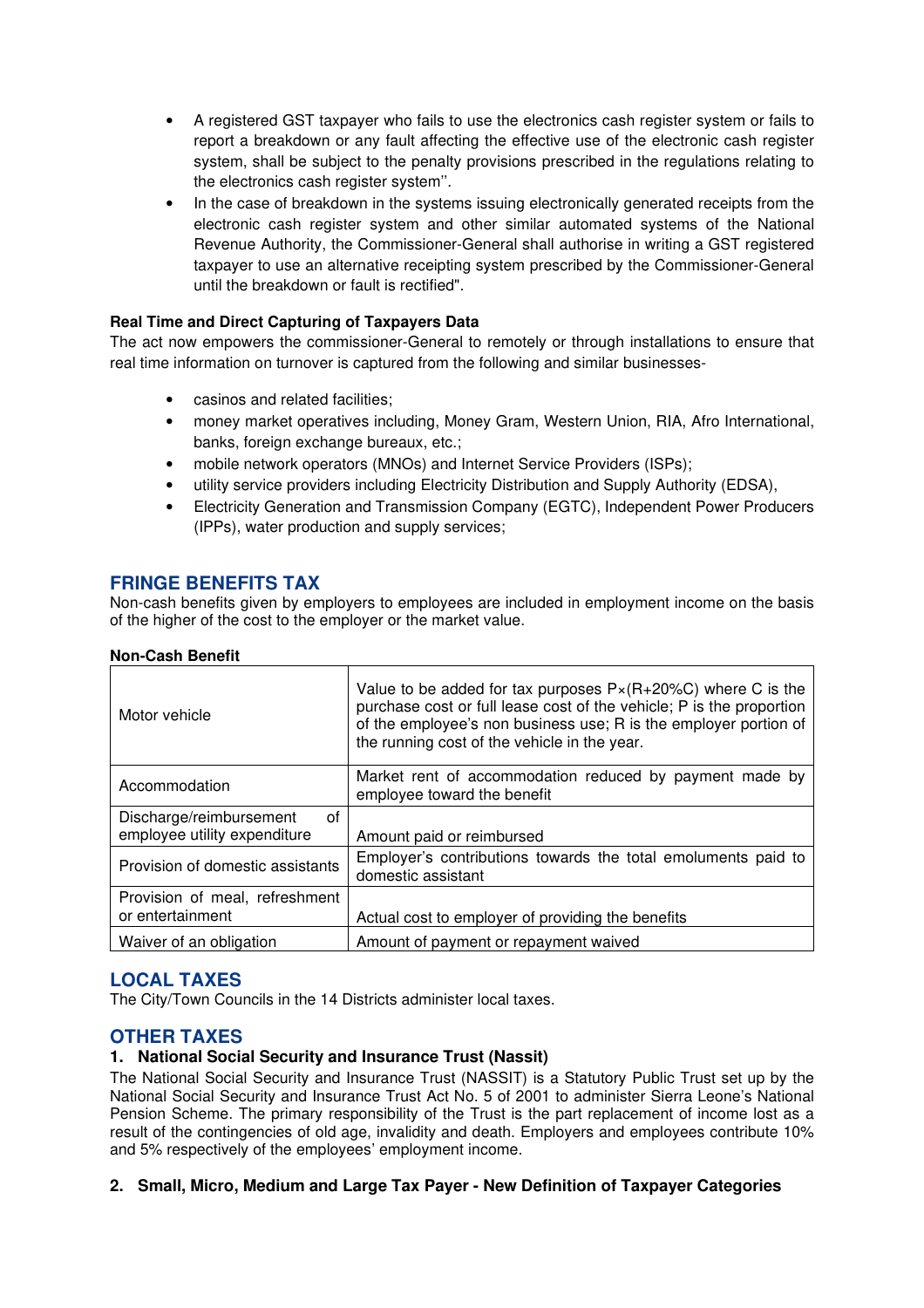Section 2 of the Income Tax Act 2000 is amended by substituting new definitions of the following words–

- 1. **"Large Taxpayer-** means a taxpayer with an annual turnover of above **Le6,000,000,000** or other additional requirements as may be prescribed by the Commissioner-General"
- 2. **"Medium Taxpayer-** means a taxpayer with a turnover of an amount above Le350,000,000 and up to Le6,000,000,000."
- 3. **"Micro Taxpayer-** means a taxpayer with a turnover less than **Le10,000,000."**
- 4. **"Small Taxpayer-** means a taxpayer with a turnover above **Le10,000,000** and an amount up to Le350,000,000"

The Act provides tax relief for SMEs on income derived in the first year of business operations from 1st January 2021 to 31st December 2023. This is to help reduce start-up costs for SMEs.

## **3. Payroll Tax**

Non-resident individuals are subject to a **25%** income tax rate on personal income derived from activities and employment in Sierra Leone.

All employers are obliged to make a yearly payroll tax return for all non-citizens (foreign national) employees they hire, as follows:

- ECOWAS Nationals: SLL 1,500,000 per employee per year;
- Non-ECOWAS Nationals: SLL 5,000,000 per employee per year.

The amount payable, together with the completed Return, must be submitted to the DTD on or before 31<sup>st</sup> January of the year in which they apply. Where a non-citizen is employed in the course of the year, a subsequent return and payment must be filed within 14 days from the date of the employment.

#### **4. Business Registration**

The Corporate Affairs Commission (CAC) is tasked with the registration of all Companies, both locally incorporated business and branch registration in accordance with the Companies Act 2009.

#### **5. Inheritance / Estate duty**

A tax duty of **10%** of the value of the entire estate is payable.

#### **6. Stamp and Transfer Duty**

Stamp duty rates vary from **1% to 12.5%**. This applies to agreements, bills of exchange, promissory notes, bills of lading, bonds, leases and conveyances.

## **B. DETERMINATION OF TAXABLE INCOME**

Deductions for income tax assessment purposes include expenses incurred necessarily to obtain, maintain and preserve such income. The Income Tax Act 2000 lists specific regulations for dealing with fixed assets, real estate, products, shares or securities sold, as well as deductible property plant and equipment, depreciation, bad and doubtful debts and meals, refreshment and entertainment.

## **CAPITAL ALLOWANCES**

Depreciable assets are classified into groups with depreciation rates as follows:

- 1. Plant, machinery and equipment, including automobiles and trucks: 40%
- 2. All other tangible depreciable assets except buildings & intangible depreciable assets: 10%
- 3. Buildings used to house industrial, manufacturing, or agricultural activities: 15%
- 4. Buildings used to house commercial activities other than those described in group 3: 10%
- 5. Buildings other than those described in groups 3 and 4: 5%
- 6. Expenditure on start-up costs on mineral and petroleum prospecting and exploration: 100%
- 7. Production rights and other expenditure incurred on mineral and petroleum development
- 8. shall be as follows:
	- Initial allowance: 40%
		- Annual allowance: 20%.

## **INVESTMENT ALLOWANCES**

The amount of investment allowance to be deducted from business income is five percent of the cost of the relevant asset.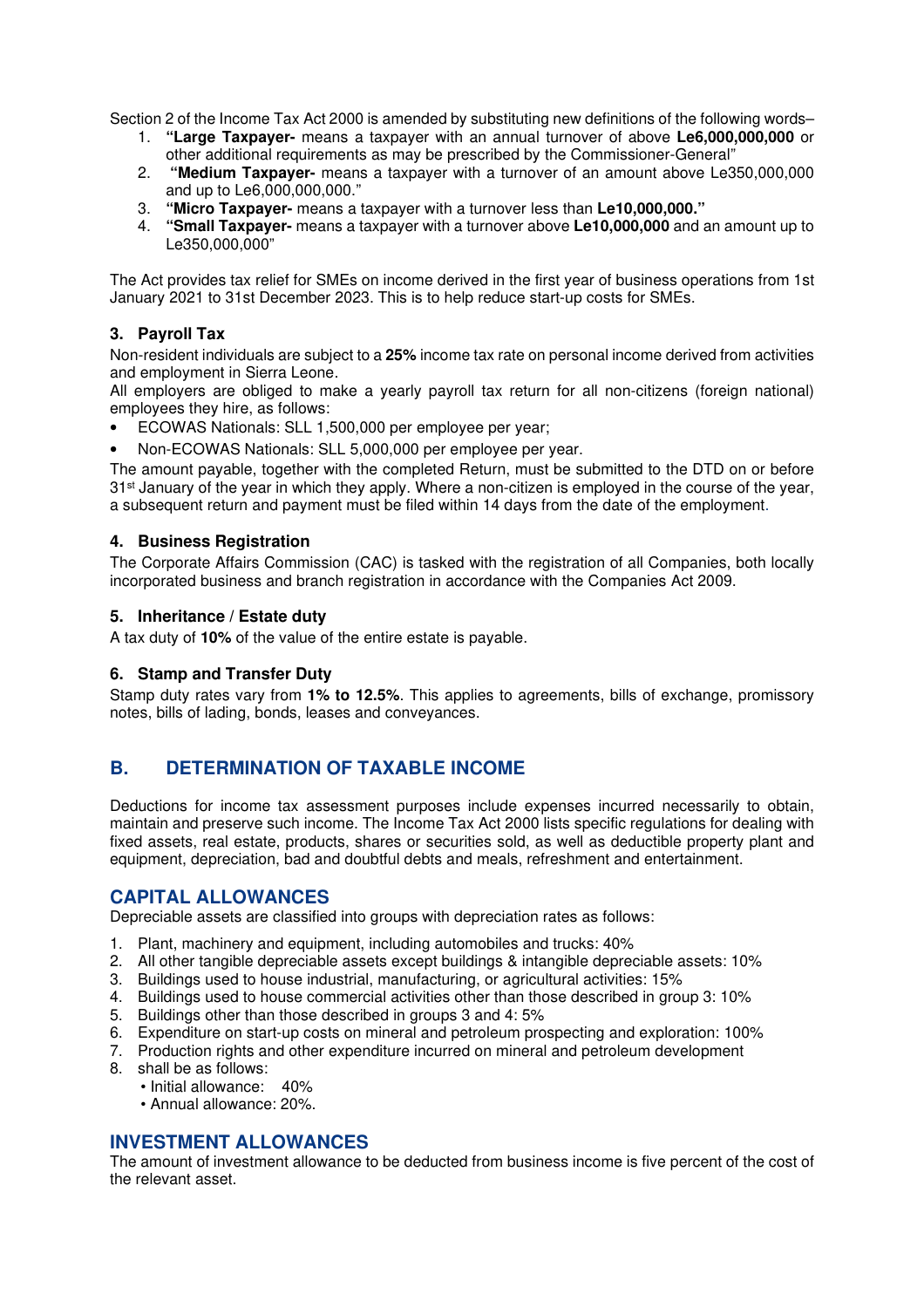## **BUSINESS INVESTMENT RELIEF**

The maximum relevant amount of business investment relief available to an individual is fifty percent of qualifying investments totaling not more than SLL 3, 000,000 in any year of assessment.

New businesses that invest at least USD 10 million and existing businesses that invest USD 5 million in the expansion of their business will be granted duty free importation of 3 years for the imports of plants, machinery excluding spare parts and general purpose vehicles (vehicles for personal use are excluded) for use in their business operations.

Public Private Partnership (PPP) infrastructural projects get 15 years relief from corporation tax.

## **DEPRECIATION**

Depreciation is not allowed. However, capital allowances deduction for depreciation of a taxpayer's Depreciable assets are allowed

## **STOCK/INVENTORY**

Trading stock:

- A taxpayer who maintains trading stock shall establish and maintain inventories of such stock.
- A deduction shall be allowed for the cost of trading stock sold during the year of assessment.
- The cost of trading stock sold in a year of assessment shall be determined by adding to the value of opening trading stock the cost of goods acquired during the year and subtracting the value of closing trading stock.
- A cash-basis taxpayer may calculate the cost of trading stock on the prime-cost or absorption-cost method and an accrual-basis taxpayer shall calculate the cost of trading stock on the absorptioncost method.
- The value of trading stock on hand at the end of the year of assessment shall be the lower of its cost or market value at that date.
- Where particular items of trading stock are not readily identifiable, a taxpayer may account for the trading stock on the first-in-first-out method or the average-cost method, but once chosen, a stock valuation method may only be changed with the written permission of the Commissioner, and a taxpayer using the last-in-first-out method shall change to the first-in-first-out or the average stock method within five years from the date of commencement of this Act.

# **CAPITAL GAINS AND LOSSES**

- The gain realised or the loss incurred on the disposal of a business or investment asset is taken into account in determining chargeable income.
- The gain from the disposal of an asset is the excess of the consideration received over the adjusted cost base of the asset.
- The loss from the disposal of an asset is the excess of the adjusted cost base over the consideration received.
- The gain or loss on disposal of an asset which is not a business or investment asset is not taken into account in determining chargeable income.

#### **DIVIDENDS**

Dividends received from an investment in Sierra Leone by a resident and a non-resident person is subject to a final withholding tax at 10%. The withholding tax on dividend does not apply to a dividend paid by a resident company to another resident company or to a complying retirement fund resident in Sierra Leone. Under certain conditions, payments other than distributions out of profits may be treated as dividends.

#### **INTEREST DEDUCTIONS**

A taxpayer that is not a bank is entitled to a deduction of eighty percent of the interest expenses paid in respect of a debt obligation incurred by the taxpayer to produce assessable income.

## **LOSSES**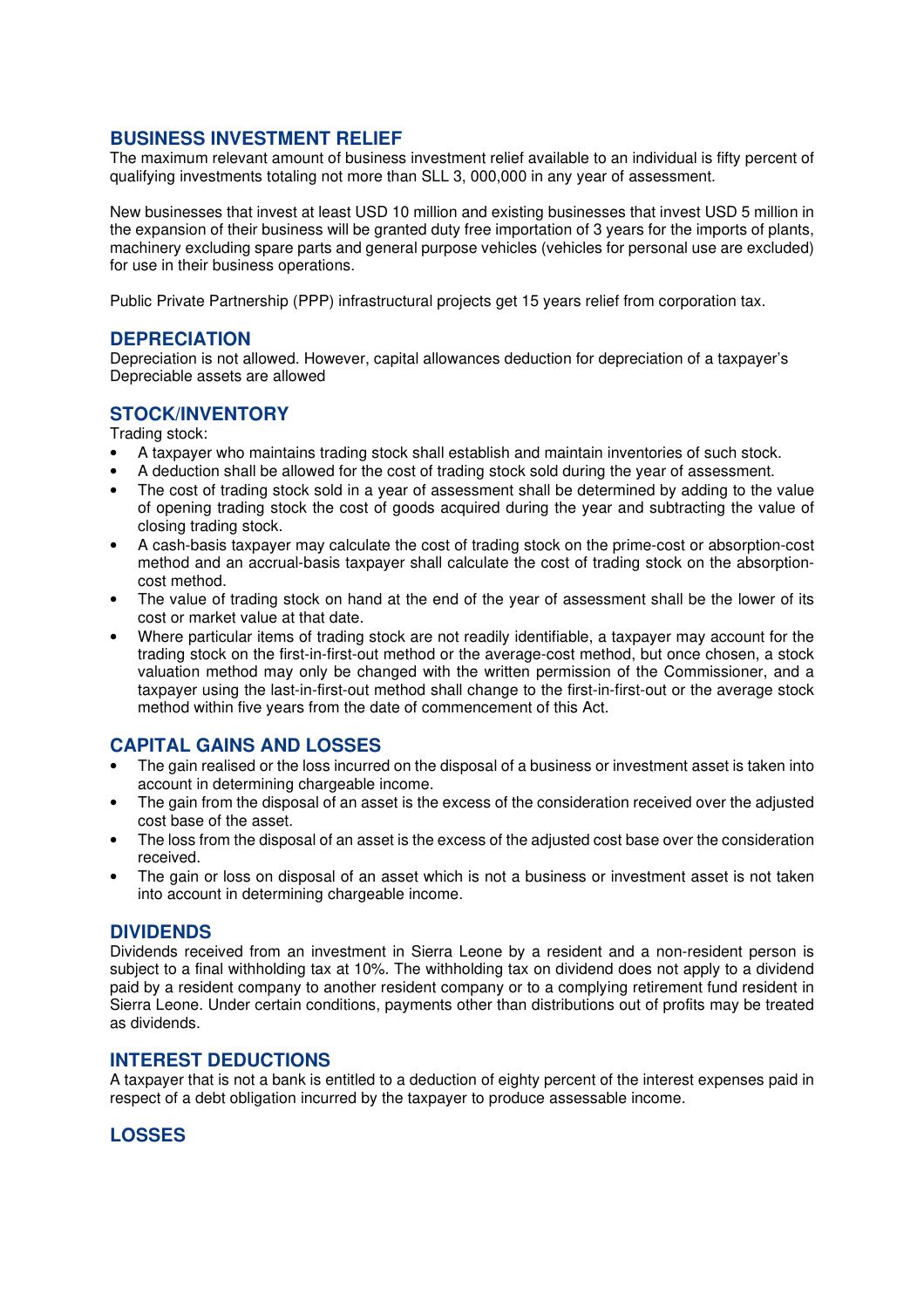Losses can be carried forward. Any allowable loss suffered by the taxpayer to the extent that the loss has not been deducted in a previous year of assessment in-so-far as the tax payable each year will be less than 50% of the tax due if such loss is not carried forward.

### **FOREIGN SOURCED INCOME**

Income is from a foreign-source if it is derived from an activity which occurs outside of Sierra Leone. Any income which is not from a source in Sierra Leone is foreign-source income.

## **THIN CAPITALISATION**

The limitation of the deductibility of interest expenses that are borne on a loan from a shareholder or his associate is restricted to 50% of the excess of that loan over the shareholder's paid-up shares

Furthermore, the standard gearing ratio applicable to mining companies is 3:1. Excess interest is deemed a dividend.

### **PROFESSIONAL SERVICE PROVIDERS**

The 2021 amendment exempts a professional service provider whose income is already subject to 10% withholding tax per transaction from paying further 5.5% on its service fee. This is regarded as double taxation of the same income. The clarity provided by the Act now means that professional service Providers (i.e., doctors, lawyers, accountants, engineers, and management consultants) are now excluded from the Withholding Tax rate of 5.5% chargeable on payments made to contractors. Thus, payments made to Professional Service Providers should now only attract **10%** WHT.

### **EMPLOYMENT OF WOMEN MANAGERS**

The 2021 Act introduces a tax rebate (tax credit) to a business that employ a female employee in a management position between 1<sup>st</sup> day of January 2021 and 31<sup>st</sup> day of December 2023. That business shall be eligible to a tax credit at a rate of **6.5%** on the PAYE of that female employee. However, such tax credit is not automatic, as it will have to be approved under a Utilisation Plan with the National Revenue Authority (NRA) as stated under section 19 of the same Act

## **INCENTIVES**

#### **Importation of plants, machinery or equipment**

The following shall be entitled to duty free import for a period of three years from the date of first registration:

- New and existing businesses importing plants, machinery or equipment excluding vehicles;
- New business if it invests at least USD 10,000,000; and
- An existing business if it invests at least USD 5,000,000 in expanding the business.

#### **Petroleum refinery**

A petroleum refinery investing a minimum of USD 20,000,000 and employing at least fifty Sierra Leonean citizens shall be eligible for the following relief:

- A corporate tax relief not exceeding five years; and
- Equipment and machinery for establishing the refinery shall be imported free of duty for a period of five years.

A new business investing a minimum of USD 2,000,000 and employing at least twenty Sierra Leonean citizens shall be eligible for the following relief:

- A corporate tax relief not exceeding five years; and
- Equipment and machinery for establishing a new business shall be imported duty free for a period of five years.

#### **Agriculture**

(1) Entities engaged in agricultural production shall be entitled to duty-free import of agricultural inputs for a period of five (5) years from the date of first registration.

- (2) For the purpose of this section "agricultural inputs" means:
	- (a) Fertilizers;
	- (b) Pesticides;
	- (c) Insecticides;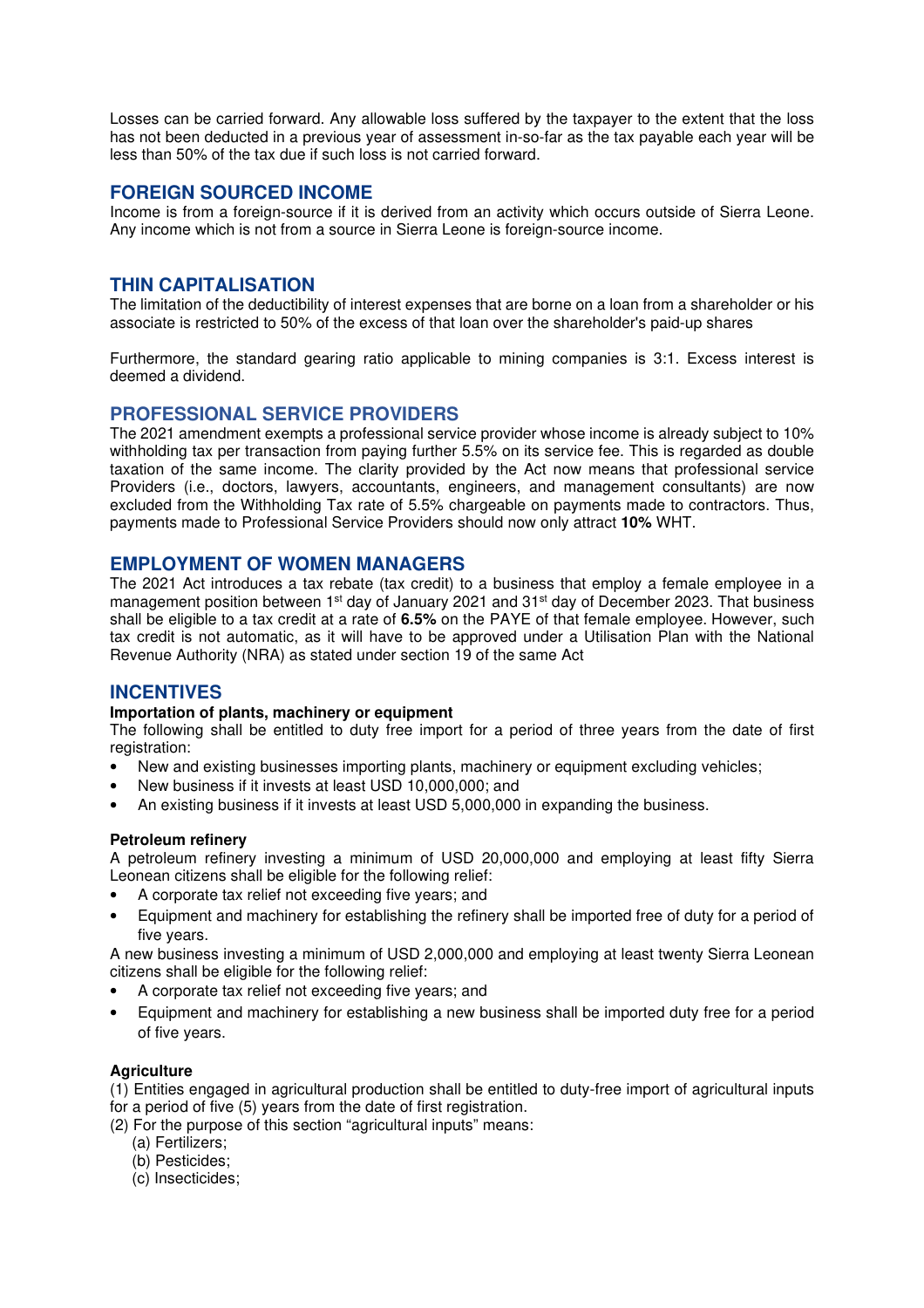- (d) Seeds and seedlings;
- (e) Hybrid tree seeds;
- (f) Seed animal for feeding purpose;
- (g) Day-old-chicks; and
- (h) Animal segment

(3) The income derived from investment in poultry business shall be exempt from income tax for a period of three (3) years:

- (a) In the case of a Sierra Leonean citizen if the investment is at least USD 50,000; and
- (b) In the case of a non-citizen, if the investment is at least USD 500,000.

(4) Import of feeds, vaccine and veterinary drugs for poultry and livestock shall attract duty free import for a period of five years from the date of commencement of business.

#### **Research and Development**

For the purposes of income tax, any expenses incurred on research and development by an investor, shall be eligible for deduction from profits of 100% of the cost incurred up to the extent of profits of the same year the expenditure is made but any unclaimed amount shall not be available for future deductions.

### **Training**

For the purposes of income tax, any expenses incurred on training of local staff in an approved training programme, shall be eligible for deduction from profits of 100% of the cost incurred up to the extent of profits of the same year the expenditure is made but any unclaimed amount shall not be available for future deductions.

# **C. FOREIGN TAX RELIEF**

- A resident taxpayer is entitled to an allowable tax credit in respect of foreign income tax borne by the taxpayer on assessable income derived from a foreign source.
- The allowable tax credit in respect of any foreign-source income may not exceed the Sierra Leone income tax on that foreign-source income, calculated by applying the average rate of Sierra Leone income tax to the foreign-source income reduced by any deduction properly allocated to that income.
- The allowable tax credit in respect of foreign-source income and the Sierra Leone income tax imposed on that income are calculated separately for each amount of foreign-source income derived by a taxpayer.
- Foreign-source income derived by a foreign branch of a resident company is aggregated and considered a single receipt of income.

## **Foreign Employment Income of Residents**

Foreign-source employment income derived by a resident individual during a year of assessment from employment in a foreign country shall be exempt from income tax if the income is chargeable to tax in the foreign country.

# **D. CORPORATE GROUPS**

There are no special rules existing for the taxation of groups.

# **E. RELATED PARTY TRANSACTIONS**

Expenses incurred in these transactions are allowable. But the Commissioner General has power to recharacterise a transaction entered into as part of a tax avoidance scheme.

In line with paving the way for the enactment of Transfer Pricing regulations, the 2016 Finance Act requires transactions with a related party during the assessment year to disclose;

- The relationship with the related party;
- The volume and value of the transaction;
- The price charged and the basis or method of ascertaining that price;
- The comparative price for a similar transaction made with non-controlled entities or charged by noncontrolled entities.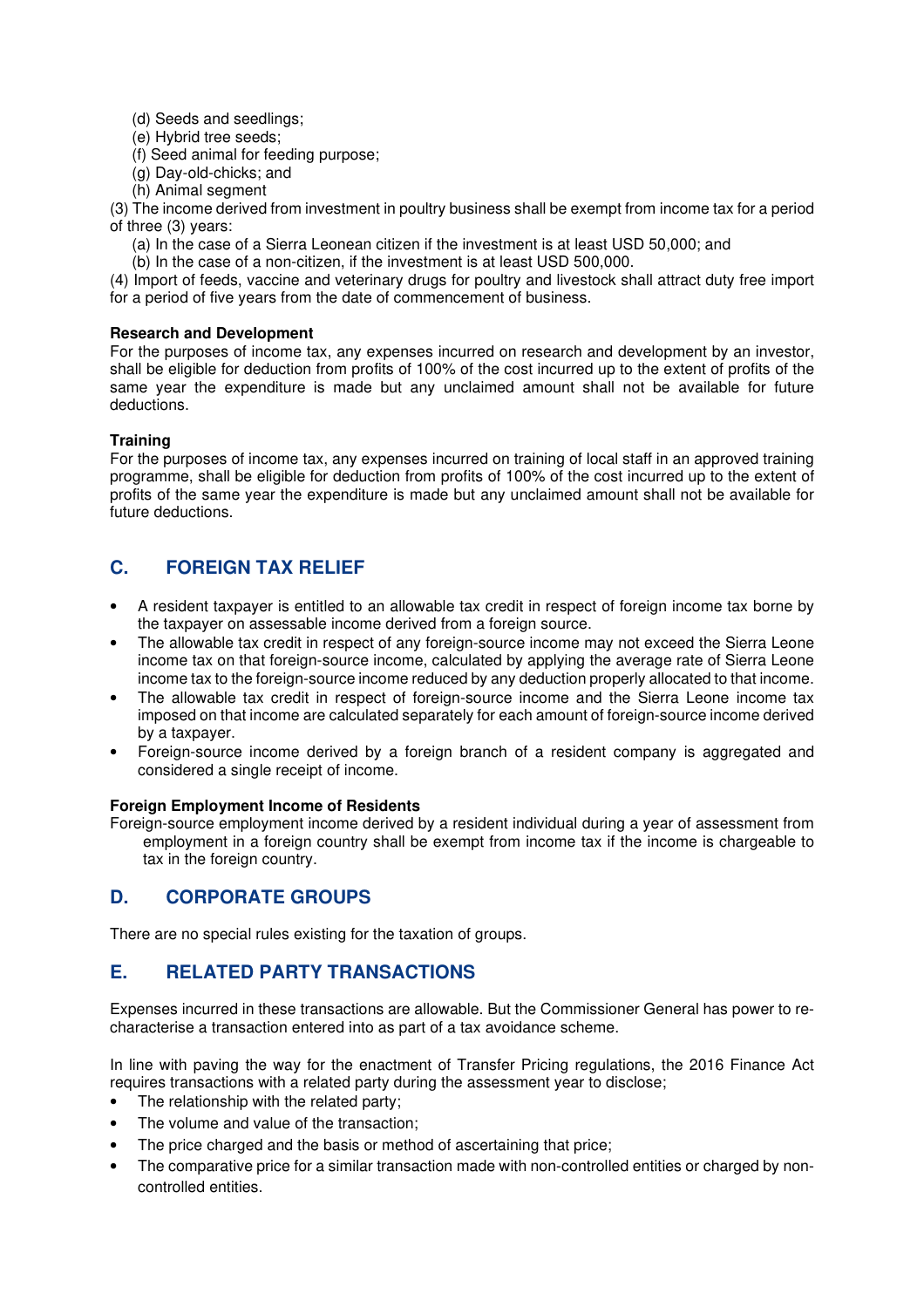In light of the above, there will be increased scrutiny from the tax authorities on transactions between related parties

# **F. EXCHANGE CONTROL**

Exchange controls are under the direct supervision of the Corporate Affairs Commission (CAC) and the Bank of Sierra Leone (BoSL). Application must be made in first instance to the CAC for approval before proceeding to the BoSL for concurrence and granting of an Exchange Control Permit (ECP).

**Foreign Exchange:** In order to improve transparency and efficiency in foreign exchange transactions and achieve a market-determined foreign exchange rate, the Bank of Sierra Leone (BSL) has initiated weekly auctions of non-cash foreign exchange. While the auction is primarily designed as a mechanism for the BSL to efficiently inject foreign exchange into the market, it also envisages a window for the sale of foreign exchange by other economic agents at market rates.

## **DIAMOND EXPORTING**

- Residents and non-residents are allowed to finance their diamond operations in Sierra Leone in United States Dollars, in notes, drafts or bank transfers.
- Diamond Exporters should ensure that moneys brought into Sierra Leone for their transactions are channelled through the banking system. Foreign exchange could be brought into Sierra Leone in any of the following ways:
	- a) Letter of Credit
	- b) Telegraphic Transfer
	- c) Cash Dollar Notes
- For b) and c) above, Diamond Exporters will be allowed to export up to the amount of funds confirmed by the commercial banks as brought in.
- On a quarterly basis, commercial banks will be required to submit to the Bank of Sierra Leone returns on the inflows and outflows in respect of each licensed exporter.
- The list of commercial banks in Sierra Leone at any point in time would be obtained from the Bank of Sierra Leone.

# **G. PERSONAL TAX**

#### Pay-As-You-Earn [PAYE] Rates of Tax Applicable to Individual Resident in Sierra Leone

The minimum monthly wage is SLL 600,000 and non-taxable monthly allowance is SLL 600,000. PAYE tax calculation is done on a graduating scale as follows:

| If Annual chargeable income is            | The Tax Rate is |
|-------------------------------------------|-----------------|
| Less or equal to $7,200,000$              | Nil             |
| >Le7,200,000 but up to >Le14,400,000      | 15%             |
| >Le14,400,000 but up to >Le 21,600,000    | 20%             |
| >Le21,600,000 but up to > Le $28,800,000$ | 25%             |
| Over Le 28,800,000                        | 30%             |

# **H. TREATY AND NON-TREATY WITHHOLDING TAX RATES**

|                       | <b>Dividends</b><br>(%)          |                                | <b>Interest</b><br>$(\%)$ | <b>Royalties</b><br>$(\%)$ |
|-----------------------|----------------------------------|--------------------------------|---------------------------|----------------------------|
|                       | Individuals,<br>companies<br>(%) | Qualifying<br>companies<br>(%) |                           |                            |
| <b>Domestic rates</b> |                                  |                                |                           |                            |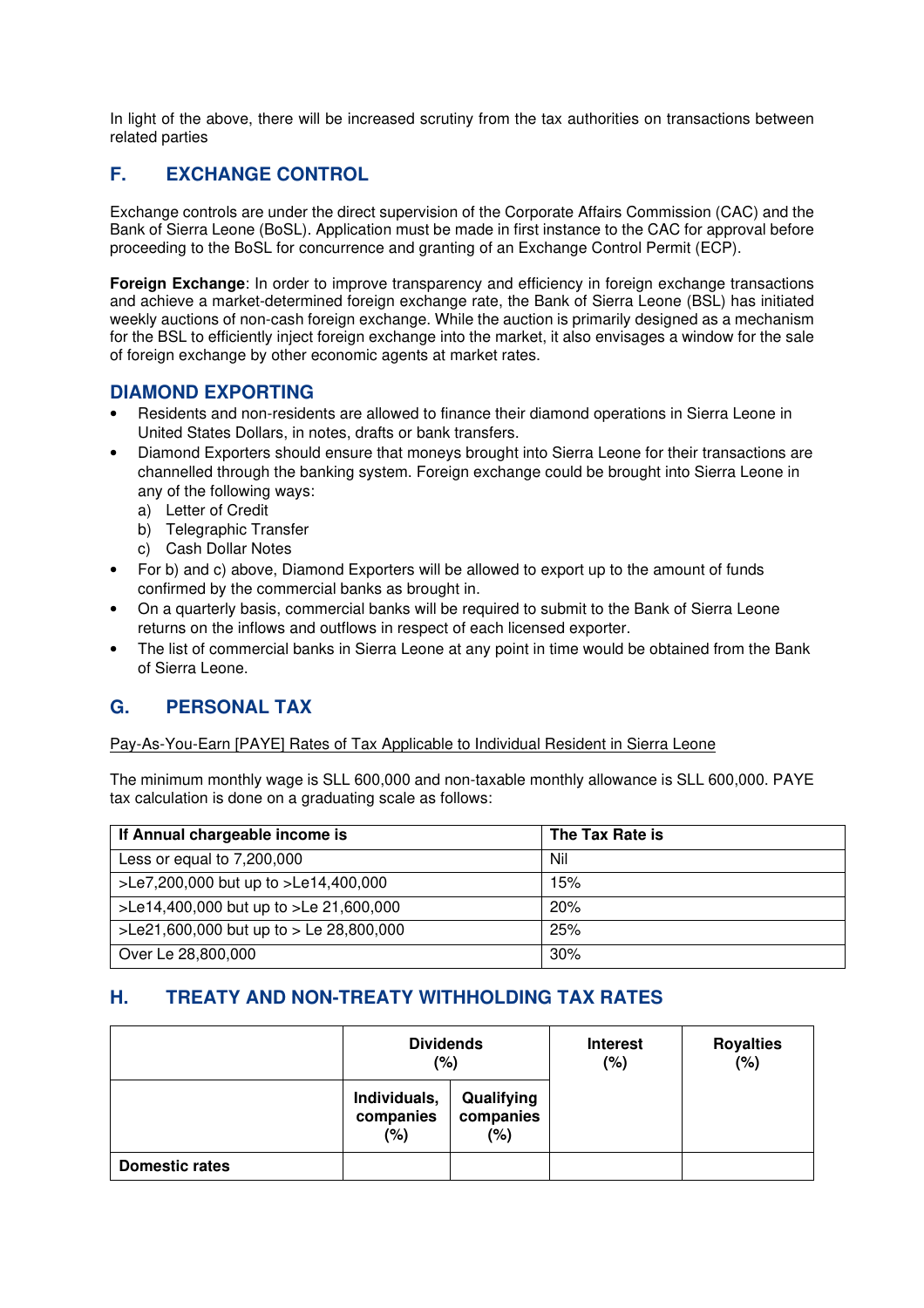| Companies                | 10   |       | 15    | 25 |
|--------------------------|------|-------|-------|----|
| Individuals              | 10   | $- -$ | 15    | 25 |
| <b>Treaty countries:</b> |      |       |       |    |
| Norway                   | $-1$ | $-$   |       |    |
| South Africa             | $-$  | $-$   | $-$   | -- |
| United Kingdom           |      |       | $- -$ |    |

Notes:

1. No reduction under the treaty, the domestic withholding tax rate applies.

## **WITHHOLDING TAX RATES**

#### **(a) Rates of Tax to be withheld from Payments made to Residents: Types of Payment Rates**

Payments to contractors: 5.5% Dividends: 10% Interests: 15% Rents: 10% Royalties: 25% Pensions and annuities: 15% Natural resource payments: 25% Winnings of SLL 500,000 and above from any lottery: 10%

### **(b) Rates of Tax to be withheld from Payments made to Non-Residents:**

Employment income: 25% Payments to contractors: 10.5% Dividends: 10% Interest: 15% Rents: 10% Royalties: 25% Pensions and annuities: 25% Natural resource payments: 25% Payments to or applications for the benefit of non-resident beneficiaries: 25%

## **INVESTMENT INFORMATION**

The Investment Promotions Act 2004 was enacted to promote and attract both domestic and foreign private investment for the development of production and value adding opportunities, to improve export and employment opportunities. The Act provides for several incentives for investors (Sections 8-10):

- Expatriate personnel with work permits shall be permitted to make remittances abroad through their commercial banks, subject to such withholding tax obligations as are contained in the Income Tax Act 2000.
- The remittance of profits, after taxes, earned by a foreign investor from a business enterprise, is guaranteed as constituting current international transactions in respect of which payments transferred abroad shall be allowed without restriction.
- An investor may freely repatriate proceeds received from the liquidation of a business enterprise and awards resulting from any settlement of disputes in respect of such business enterprise.
- There shall be no restriction on the transfer of repayments of principal and interest on an armslength third party loan contracted outside Sierra Leone and registered with the Bank of Sierra Leone but interest payments due on such loans may be subject to the withholding tax obligations in the Income Tax Act, 2000.

## **RESIDENCE AND WORK PERMIT**

All foreign citizens are required to obtain a work permit from the Ministry of Labour.